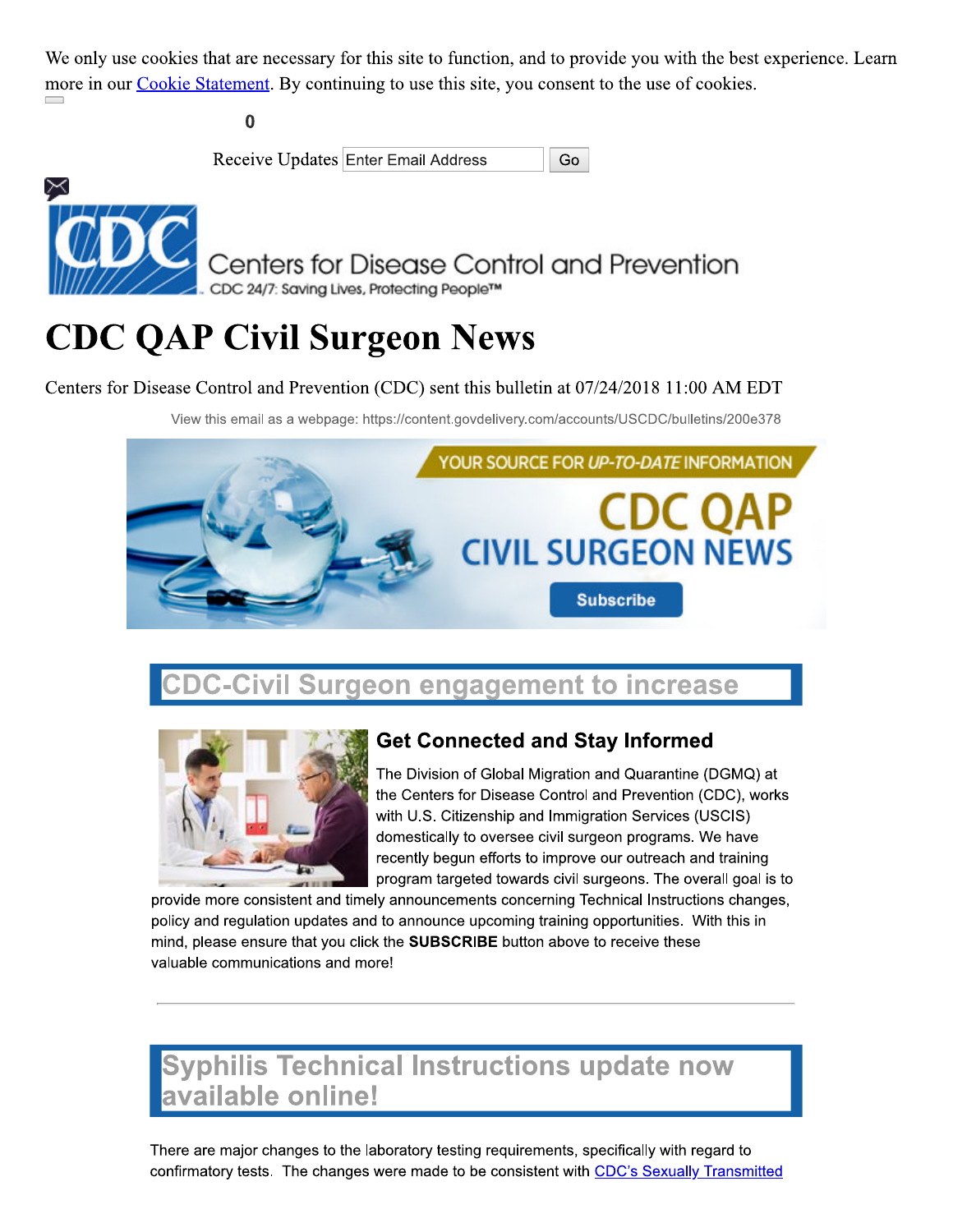#### **Diseases Treatment Guidelines**

The Syphilis TI require a Nontreponemal Test for screening:

- Venereal Disease Research Laboratory (VDRL)
- Rapid Plasma Reagin (RPR)

The previous Syphilis TI required positive results on screening to be confirmed using either of the following Treponemal Tests:

- T. pallidum passive particle agglutination (TP-PA) assay
- Enzyme Immunoassays (EIAs), or
- Chemiluminescence Immunoassays (CIAs)
- Treponema pallidum microhaemagglutination assay (MHA-TP)

The updated Syphilis TI continue to require the same nontreponemal tests noted above. Effective July 1, 2018, the allowable treponemal test options have changed. MHA-TP is no longer allowed. The new Treponemal Tests are as follows:

The current Treponemal Tests remain the same and include:

- TP-PA
- $\cdot$  EIA
- $\bullet$  CIA

Below are additional Treponemal Test options:

- Treponema pallidum haemagglutination (TPHA) test
- Fluorescent treponemal antibody absorbed (FTA-ABS) tests
- Immunoblots (use any products approved by the U.S. Food and Drug Administration [FDA] or recommended by the World Health Organization [WHO]).
- Rapid Treponemal Assays (use brand names of this test that are either US FDA-approved or WHO-recommended).

Testing must be performed using a nontreponemal test, then a treponemal test, in this order.

Civil surgeon sites that are independent of US health departments must not refer applicants to a **READ:** health department for syphilis testing; all screening and confirmatory tests ordered by these sites must be performed independently of a health department. Tests performed elsewhere, or prior to the civil surgeon's examination of the applicant, are not acceptable.

> For applicants requiring syphilis treatment, the civil surgeon is required to provide treatment. Treatment should be documented on Form I-693 at Part 7, Civil Surgeon Worksheet, Section 1.B., Communicable Diseases, Syphilis, and include the following:

- Results of treponemal and non-treponemal tests, including titers for nontreponemal tests. Type of test used should be noted
- Stage of syphilis based on history and clinical findings
- Drug regimen received (including doses, dosage units, and administration routes of all medications), start date, completion date, and any periods of interruption.
- Clinical course, such as clinical improvement or lack of improvement during and after treatment for primary or secondary syphilis, including resolution of symptoms and signs